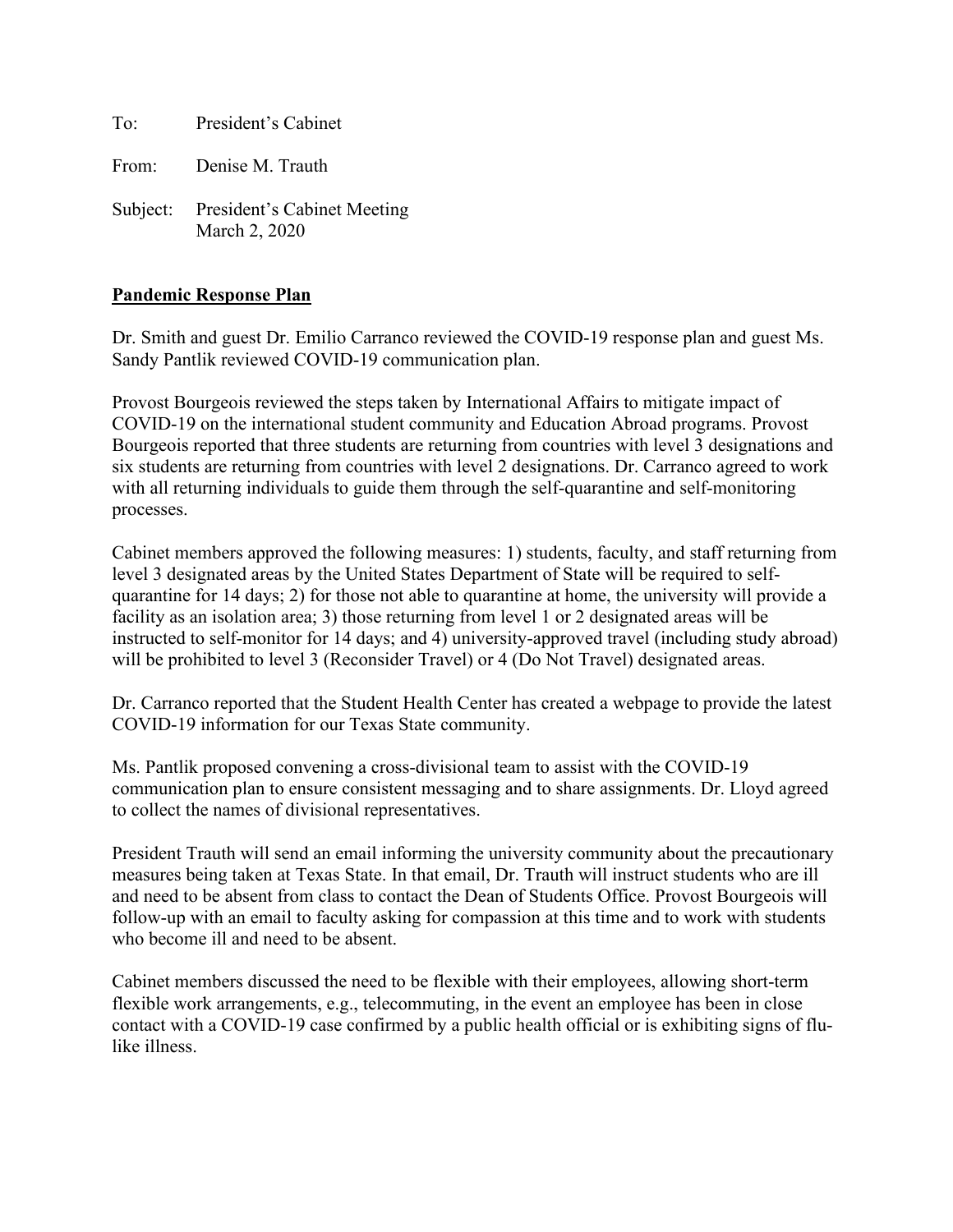President Trauth asked that key groups, such as Faculty Senate, Council of Academic Deans, and Staff Council, be contacted and briefed.

Mr. Algoe agreed to convene the Emergency Management Committee and will cross-check the Emergency Management Plan with the COVID-19 response plan. Accordingly, Provost Bourgeois recommended that Business Continuity Plans be reviewed and updated.

President's Cabinet agreed to reconvene at the end of the week to discuss updates to the COVID-19 response and communication plans.

# **RTA: 3/6/20 Discuss the COVID-19 response plan.**

## **Class Registration Holds Policy**

Mr. Algoe proposed policy changes and initiatives to increase enrollment and retention, including: 1) convert all financial holds, other than tuition and fees, from a registration blocking hold to a transcript hold; 2) remove the emergency loan program GPA threshold; 3) change the payment plan from three to four payments; and 4) raise the threshold for past due balances from \$200 or less to \$3,000 or less. Cabinet members approved the changes.

## **Merrick Funds (#44)**

Due to time constraints, this item was not discussed.

# **RTA: 3/9/20 Provost Bourgeois to present the FY 2021 Merrick requests.**

### **Retention Management and Planning-Parent and Family**

Dr. Smith discussed proposed communication to parents from Parent and Family via email and social media. Cabinet members approved the sharing of official university communication by Retention Management and Planning with parents from Parent and Family.

### **President's Update (#556)**

President Trauth asked Mr. Algoe to provide an update on the Sterry Hall water main break. Mr. Algoe announced that the university utility team has found the water line break and is expected to have it repaired by mid-afternoon. Residents will be able to shower and wash their hands. However, out of an abundance of caution, residents and any visitors to Sterry Hall will be advised not to drink or cook with the water for 24 hours. Ms. Deyanira Rossell will prepare an email to update the university community.